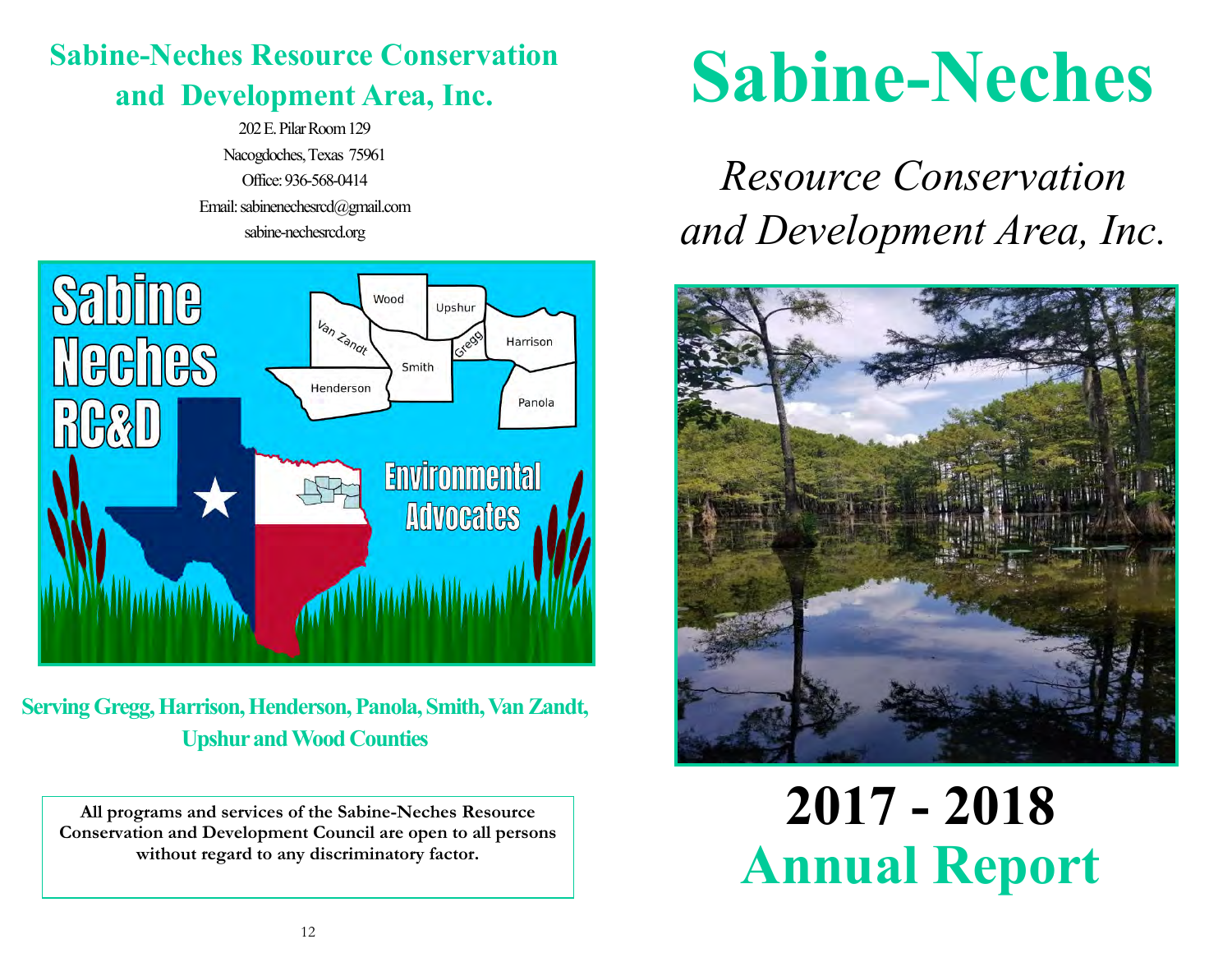#### **RC&D Council**

![](_page_1_Picture_1.jpeg)

Cary Hilliard, Pres. Van Zandt County

![](_page_1_Picture_3.jpeg)

Brenda Samford Panola County

![](_page_1_Picture_5.jpeg)

Darryl Primo, VP Gregg County

![](_page_1_Picture_7.jpeg)

All Harris, Secretary Wood County

![](_page_1_Picture_10.jpeg)

Dwayne Archer Gregg County

![](_page_1_Picture_12.jpeg)

Dr. Chuck Holt Wood County

![](_page_1_Picture_14.jpeg)

William Hatfield Harrison County

![](_page_1_Picture_16.jpeg)

Shane Renberg. Henderson County

![](_page_1_Picture_18.jpeg)

Ken Conaway Upshur County

![](_page_1_Picture_20.jpeg)

#### **Texas Association of RC&D Annual Training Conference**

**Hosted by Sabine-Neches RC&D**

#### **SEP Project**

SEP funds are used to repair or replace failing septic systems for low-come homeowners.

![](_page_1_Picture_25.jpeg)

Not pictured: James Reynolds, Smith County

 Thomas Frazier, Henderson County Ken Awtrey, Consultant Jo Nell Haltom, Program Assistant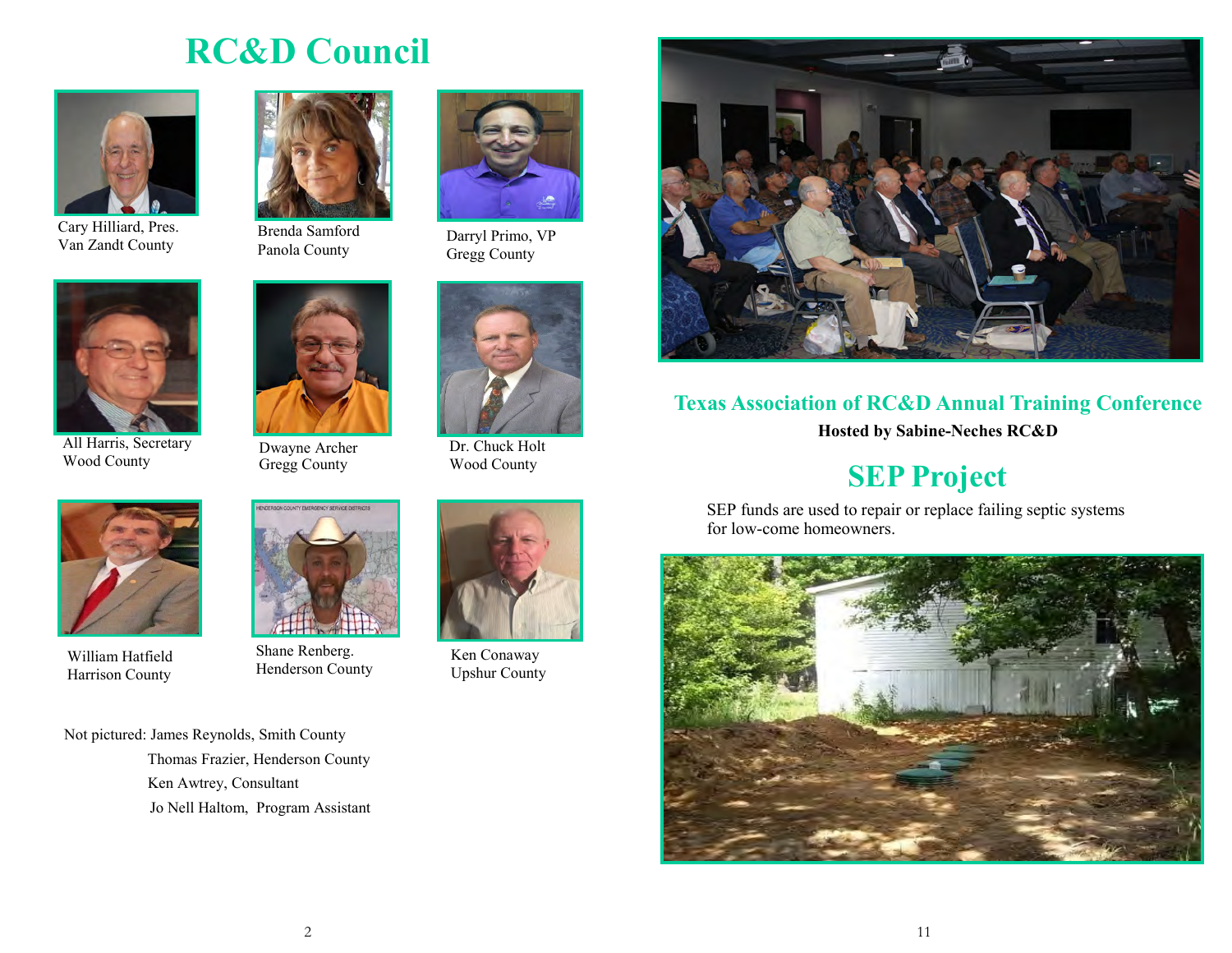![](_page_2_Picture_0.jpeg)

### **Mineola Nature Preserve**

![](_page_2_Picture_2.jpeg)

#### **Sponsors**

**Harrison SWCD KVZR SWCD Panola SWCD Smith SWCD Trinity-Neches SWCD Upshur-Gregg SWCD Wood SWCD Gregg County Harrison County Henderson County Smith County Upshur County Van Zandt County Wood County City of Carthage City of Longview City of Mineola City of Tyler Carthage Improvement Nestle Waters North America Sabine River Authority**

#### **Thank you very much for your support!**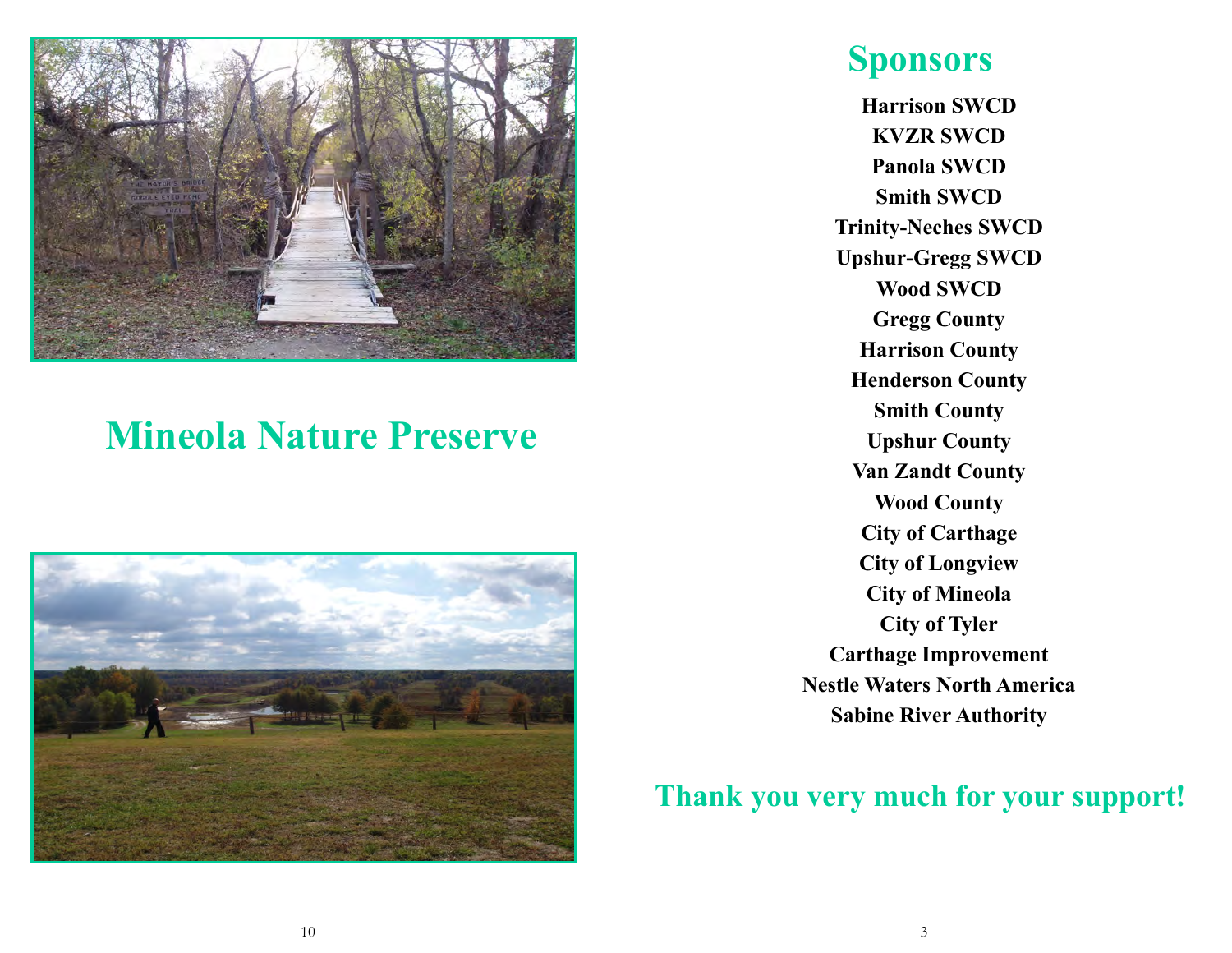#### **Letter from the President**

#### Greetings from Sabine-Neches RC&D

2017 was another successful year for our council. We completed illegal tire cleanups in Harrison and Van Zandt Counties, provided assistance to upgrade a public water system in Panola County, helped Henderson County with an Electronics Collection Day and are installing septic systems for some low-income homeowners in Smith County. The \$500,000 grant application for the Mineola Wildlife Preserve we submitted was completely in line with the state guidelines and awaits final coordination and approval at the Texas Commission on Environmental Quality (TCEQ). Hopefully, we will get final approval this fall or early in 2019. Once approved, the environmental engineer who prepared the plan will oversee the project which will greatly improve the preserve's Sabine River frontage, opening the property for even more people to enjoy.

Last year, Sabine-Neches hosted the state conference in Tyler and the program was well attended and complemented by all who came. The portion on the Value of Land was excellent and has resulted in planning a full day on landowner issues at a conference in Kilgore next January.

We have partnered with the Sabine River Authority (SRA) to help find water pollution problems in the Sabine River Basin which, if approved, will be funded by SRA up to \$20,000 per project.

Sadly, two of our valuable members had to resign in the last few months, but the good news is highly qualified, very interested people have stepped up and joined Sabine-Neches giving the council a boost of new ideas and energy. We are all volunteers and we all do this very important work because we all want to give something back to our beautiful state. Our many generous sponsors allow this important work to continue and if you are in-

terested in this effort please give us a call. For more valuable information, please visit our excellent new website.

![](_page_3_Picture_7.jpeg)

Cary Hilliard, President

#### **SEP Projects**

![](_page_3_Picture_10.jpeg)

The SEP projects in Sabine-Neches RC&D area include: illegal trash dump cleanup, replacing failing sewer systems for low-income home owners, household hazardous waste collection days, helping purchase new school buses, and abandoned tire cleanup.

![](_page_3_Picture_12.jpeg)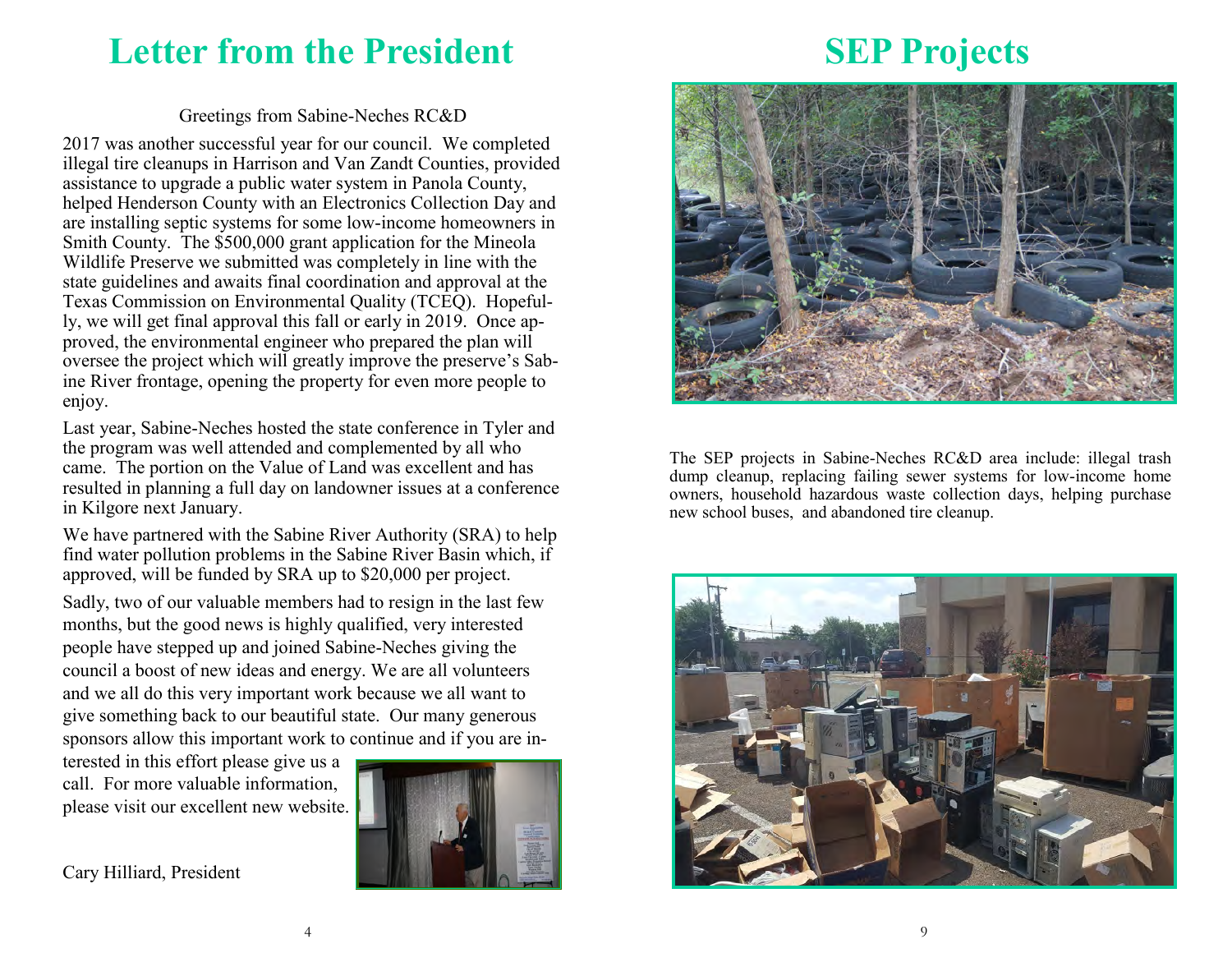#### **SEP Projects**

![](_page_4_Picture_1.jpeg)

The Supplemental Environmental Projects (SEP) program allows organizations fined by the Texas Commission on Environmental Quality (TCEQ) to direct the money to a local project with direct environmental benefits. This program is now funding about \$2 million a year through RC&Ds across the state. This past year Sabine-Neches RC&D administered SEP projects in three out of our eight counties.

#### **What is Sabine-Neches Resource Conservation and Development?**

The RC&D Council is a voluntary, local, nonprofit entity that represents the eight counties in our area: Smith, Gregg, Harrison, Henderson, Panola, Upshur, Wood and Van Zandt. The purpose of the RC&D council is to advise, plan, implement and develop programs: to ensure the wise use of funds that are intended to protect the environment, improve community infrastructure, enhance rural economies and to improve local communities' environmental planning and projects.

Sources of funds for our Council's projects come from: Texas Commission on Environmental Quality (TCEQ), environmental enforcement fines, the participation of county and city governments, local Soil & Water Conservation Districts and sponsors. Because the legislature approved up to 10% of SEP funds for administrative reimbursement, we now have two paid parttime staff members who oversee SEP projects for both Sabine-Neches and Pineywoods RC&D areas. This is a welcome improvement and sponsorship funds from the eight counties, SWCD's and several cities provide the funds for non SEP related expenses.

Sponsorship and financial assistance is vital to fund these operational expenses and will enable the Sabine-Neches Council to continue our important work throughout our area.

#### **Vision Statement**

Our most important resource is our people, who have a desire to better themselves and in the spirit of working together, strive to make our area a better place to live.

#### **Mission Statement**

Our council will utilize the diversity of our volunteers to tap the resources of Federal, State, and Local Governments and the private sector to achieve our goals.

![](_page_4_Picture_11.jpeg)